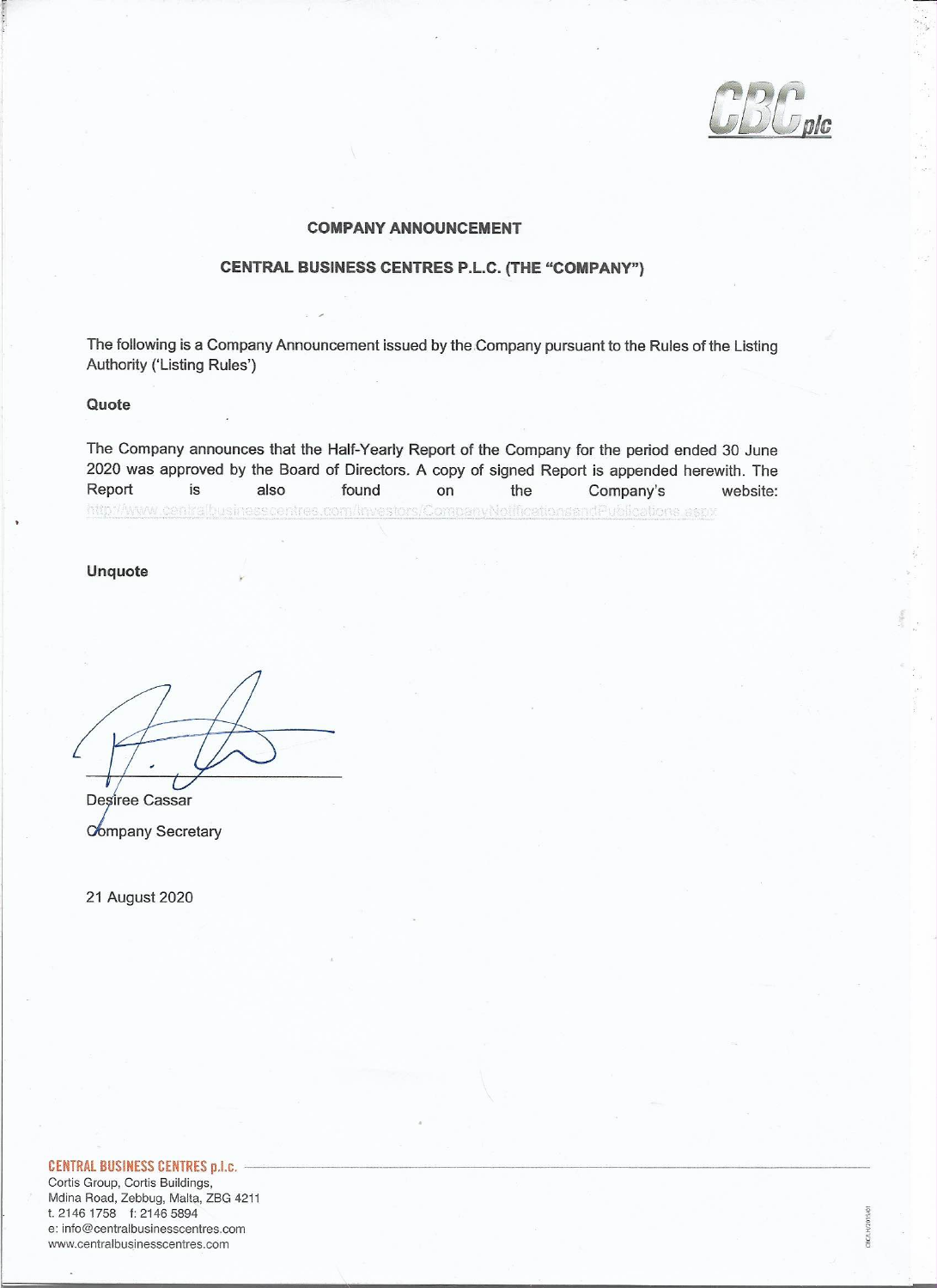# Central Business Centres plc

300

Condensed lnterim Financial Statements for the period 1 January 2020 to 30 June 2020

Company Registration Number; C 65702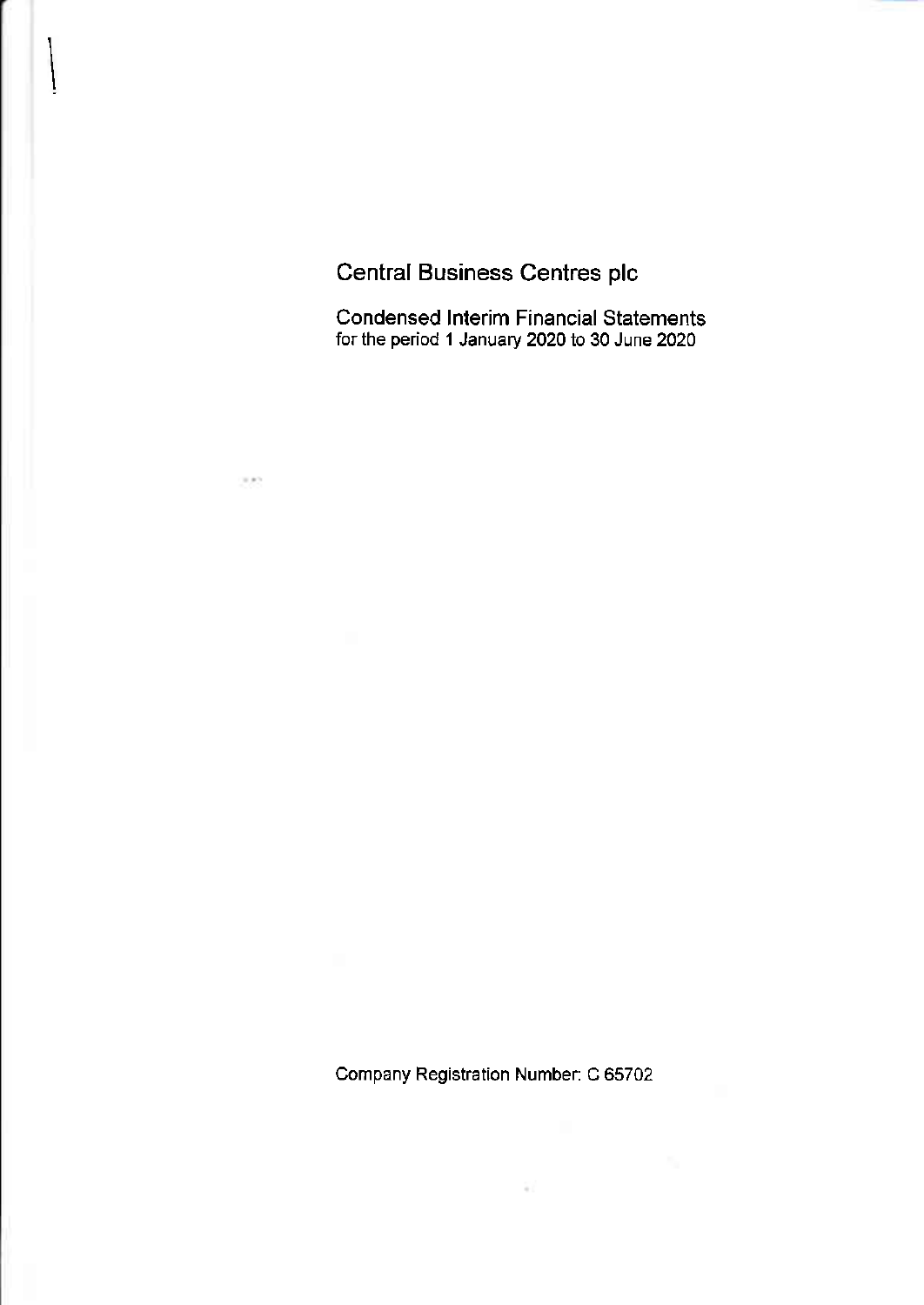Central Business Centres Plc Condensed lnterim Financial Statements \_ 30 June 2020

|                                                     | Pages     |
|-----------------------------------------------------|-----------|
| Interim Directors' report                           | $1 - 4$   |
| Statement pursuant to listing rule 5.75.3           | 5         |
| Condensed interim statement of financial position   | 6         |
| Condensed interim statement of comprehensive income | 7         |
| Condensed interim statement of changes in equity    | 8         |
| Condensed interim statement of cash flows           | 9         |
| Notes to the condensed interim financial statements | $10 - 13$ |

ډ

 $\sim 200$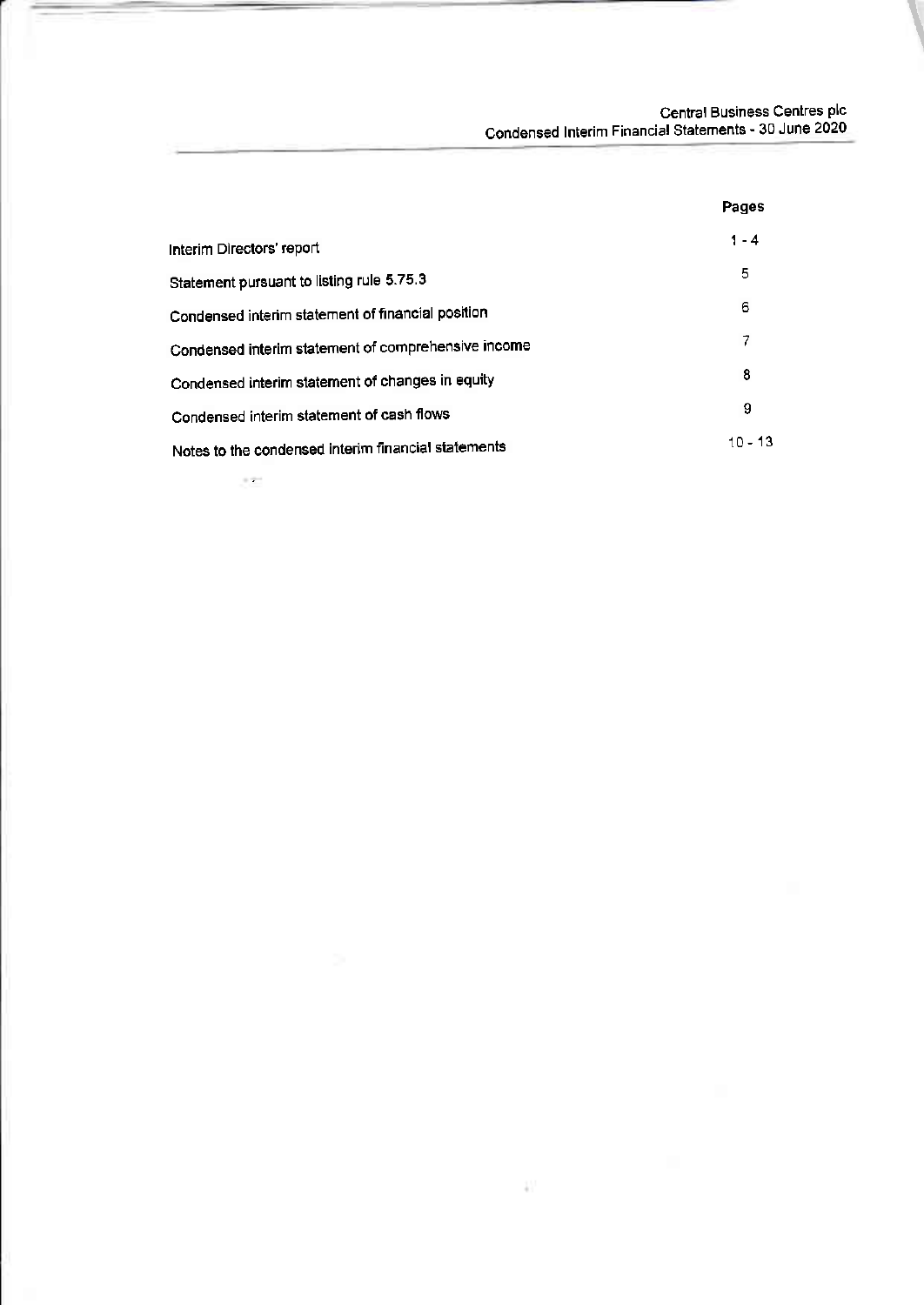### Interim Directors' report

This interim report is published in terms of the Malta Financial Services Authority Listing Rules Chapter 5 and the Prevention of Financial Markets Abuse Act 2005. The underlying accounting policies are the same as those adopted by Central Business Centres plc (the 'Company') in its published annual report for the year ended 31 December 2019. The interim financial information included in this report has been extracted from the Company's unaudited accounts for the six months ended 30 June 2020, as approved by the Board of Directors on 21 August 2020 and are prepared in accordance with IAS 34 'Interim Financial Reporting'.

#### **Principal activities**

The principal activity of the Company is to act as a finance, investment and property-holding company. Properties owned by the Company are leased to third parties.

#### **Review of the business**

During the period under review, the Company leased offices in the Zebbug Business Centre, the Gudja Business Centre and the St. Julians Business Centre to third parties. During 30 June 2020, the Zebbug Business Centre was fully occupied by tenants while the Gudja Business Centre was 86% occupied and the St Julians Business Centre was 55% occupied.

The profit for the period of €277,866 (2019: €414,453) is net of finance costs of €152,588 (2019: €91,384) which have been expensed during the year, and which relate to the apportionment of interest on the Bonds in issue to finance the Zebbug, Gudja and St. Julians Central Business Centres.

The Company's financial position at 30 June 2020 is set out on page 6. During the first six months of 2020, costs relating to the continuing development of the St Julian's Business Centre's restoration of Villa Fieres were capitalised within Investment Property. Management involvement in monitoring of development of this site remains very close to ensure that costs are kept under scrutiny and for the property to align to the high-end specifications of Business Centres developed by the Company.

The St. Julian's Central Business Centre started operating during the second quarter of 2019. Part of the interest costs for the Bonds in issue have thereafter been accounted for in the income statement. Projections prepared by management indicate that rental income from the St. Julian's Central Business Centre will adequately cover the interest allocated to this property given that demand from prospective tenants is very positive.

The directors have assessed that the carrying value of investment property as at 30 June 2020 is reasonable and not subject to indications of impairment. In the event that general economic conditions and property market conditions experience a downturn, this may have an adverse impact on the fair value of the Company's Investment Property. The directors have no intention of disposing of this property in the foreseeable future

The main liability in the statement of financial position relates to the €12 million Bonds in issue.

### **Results and dividends**

The financial results are set out in the statement of comprehensive income on page 7. The directors do not propose the payment of dividends.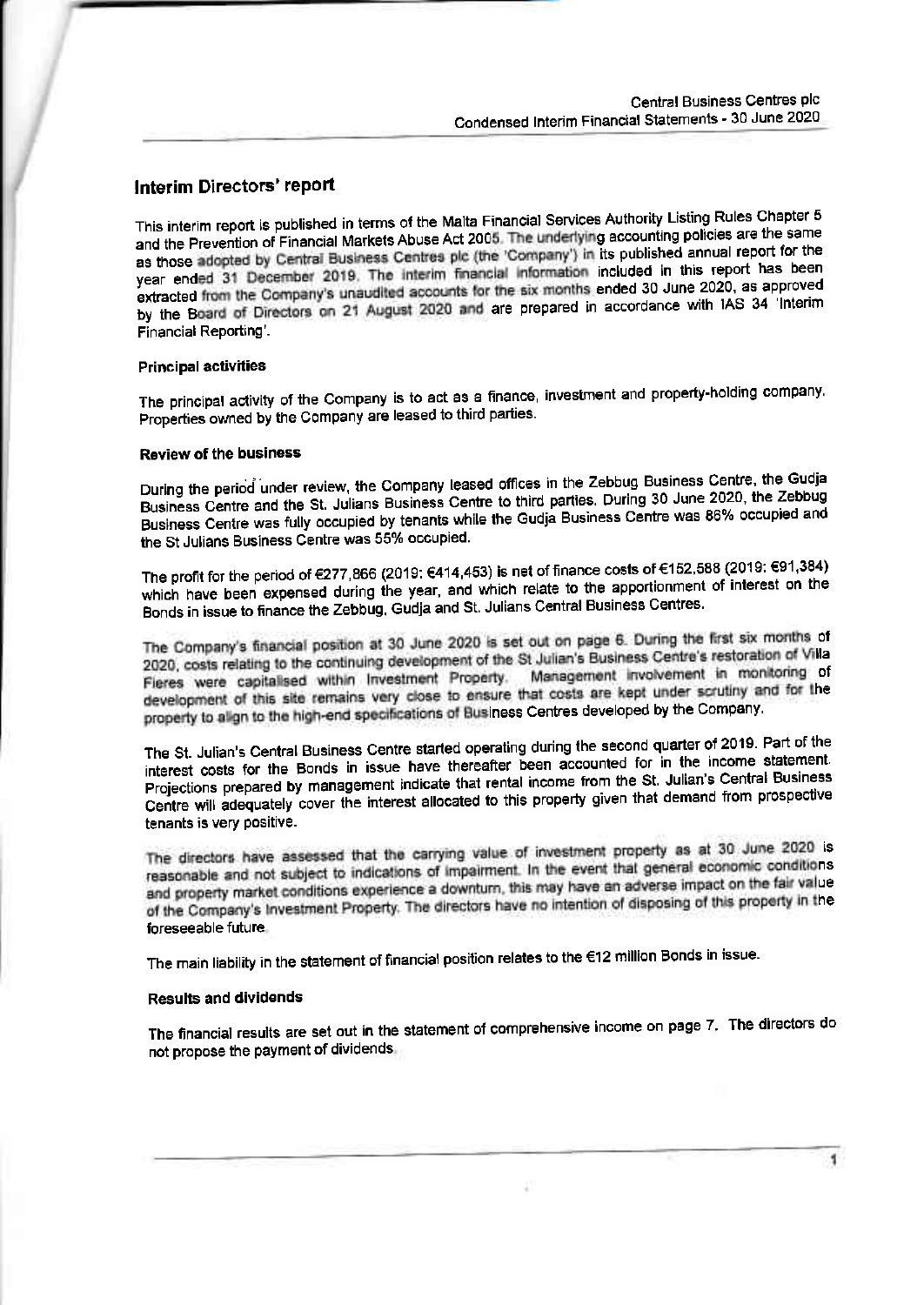### Interim Directors' report - continued

### **Directors**

The directors of the Company who held office during the period were: Mr. Joseph Cortis Mr. Alfred Sladden Chev. Raymond Cortis Dr. Petramay Attard Cortis Mr. Joseph M Formosa

The Company's Articles of Association require directors to seek re-election on a yearly basis.

### Going concern statement pursuant to Listing Rule 5.62

After making enquiries and having taken into consideration the future plans of the Company, the directors have reasonable expectation that the Company has adequate resources to continue in operational existence for the foreseeable future. For this reason, they adopt the going concern basis in the preparation of the financial statements.

### Principal risks and uncertainties faced by the Company

### The company is subject to market and economic conditions generally

The company is subject to general market and economic risks which include factors such as health of the local property market, inflation prices for the rental of commercial properties and other economic and social factors affecting demand for real estate generally. In the event that general economic conditions and property market conditions experience a downturn this may have an adverse impact on the financial conditions of the company and its ability to meet its obligations set-out within the Bond Prospectus.

In view of the developments pertaining to the COVID-19 pandemic that began in March 2020, the directors have prepared budgets and projections to assess the impact that the pandemic may have on the profitability, liquidity and going concern of the Company. Based on the outcome of cash flow projections prepared by the Company which factor possible strain on rental streams and occupancy driven by the pandemic, the Directors and senior management consider the going concern assumption in the preparation of the company's financial statements as appropriate as at the date of authorisation for issue of the 2020 interim financial statements. They also believe that no material uncertainty that may cast significant doubt about the company's ability to continue honouring liabilities as and when they fall due and to continue operating as a going concern for the next twelve months exists as at that date.

### Risks associated with the property market

Risks associated with the property development and real estate industry generally include, but are not limited to, risks of cost over-runs and risks of delay in completion of the Villa in St. Julian's and the new Zebbug business premises. In the event that these risks were to materialise they could have a significant impact on the financial position of the Company.

 $\overline{2}$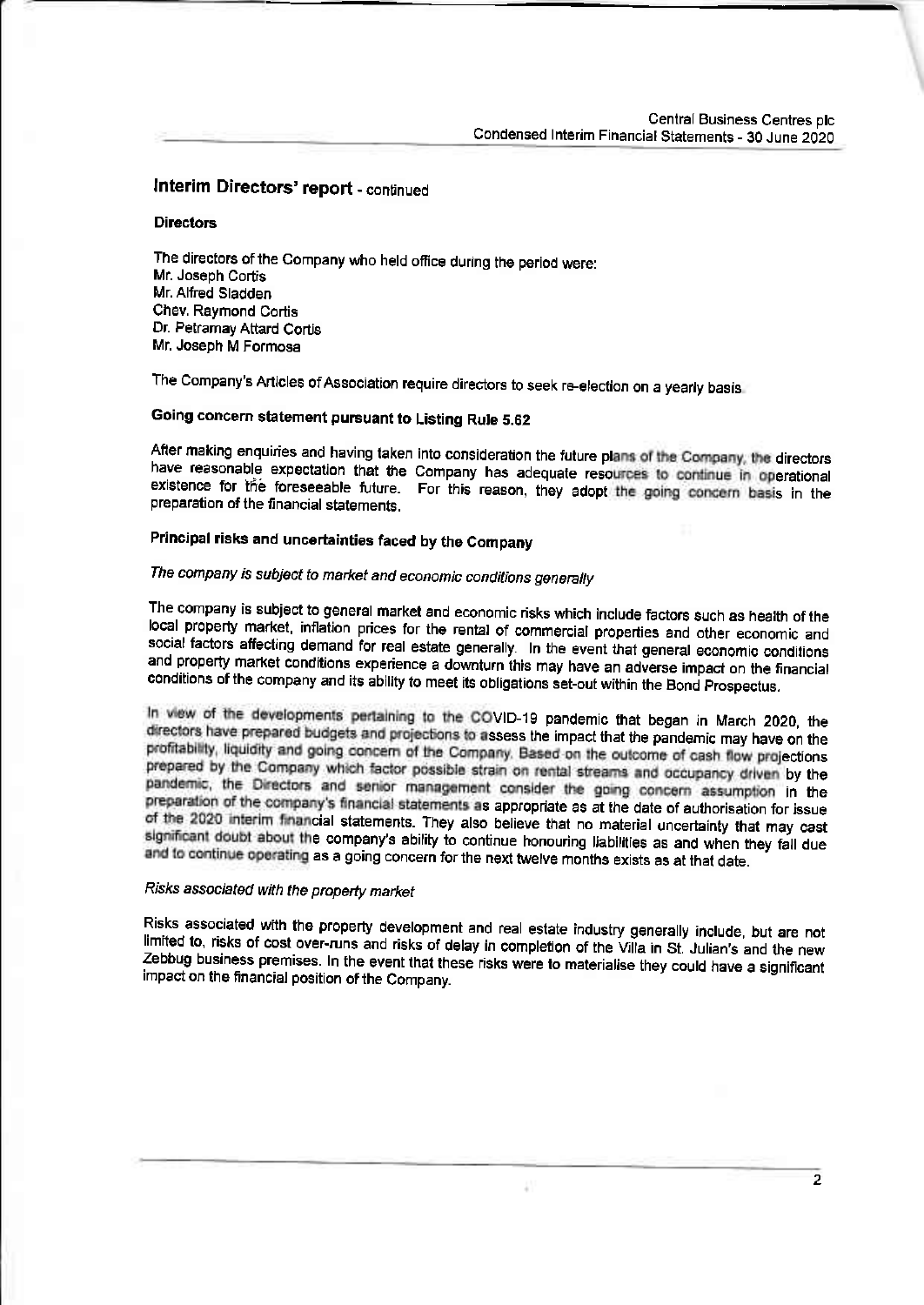Central Business Centres plc Condensed Interim Financial Statements - 30 June 2020

# Interim Directors' report - continued

Risks associated with the property market - continued

The property market is a very competitive market that can influence the lease of space

The real estate market in Malta is very competitive in nature. An increase in supply and/or decrease in demand in the commercial property segment in which the company operates and targets to lease, may cause the lease of such spaces to be leased at lower lease contributions or at a slower pace than that originally anticipated by the company. If these risks were to materialise, they could have a material adverse impact on the ability of the company to repay the Bond and interest.

### Share capital structure

The Company's authorised and issued share capital amounts to €250,000 divided into 250,000 Ordinary shares of €1 each. The share capital consists of one class of ordinary shares with equal voting rights

# Holding in Excess of 5% of the Share Capital

On the basis of the information available to the Company as at 30 June 2020, Petramay Attard Cortis, Eman Cortis and Joelle Cortis each hold 13,890 shares, whereas Jeanelle Bonello Cortis, Claudia Borg, Alexia Camilleri Cortis, Tiziana Cortis, Adriana Cutajar and Crystielle Farrugia each hold 20,833 shares. The cumulative shares of these aforementioned shareholders are equivalent to 67% of the company's issued share capital. The remaining 33% is also held by members of the Cortis family in individual

Shareholders holding in aggregate more than 50% of the issued share capital, shall be entitled to appoint the directors. Other limitations of the voting rights of holders are contained in the Company's Articles of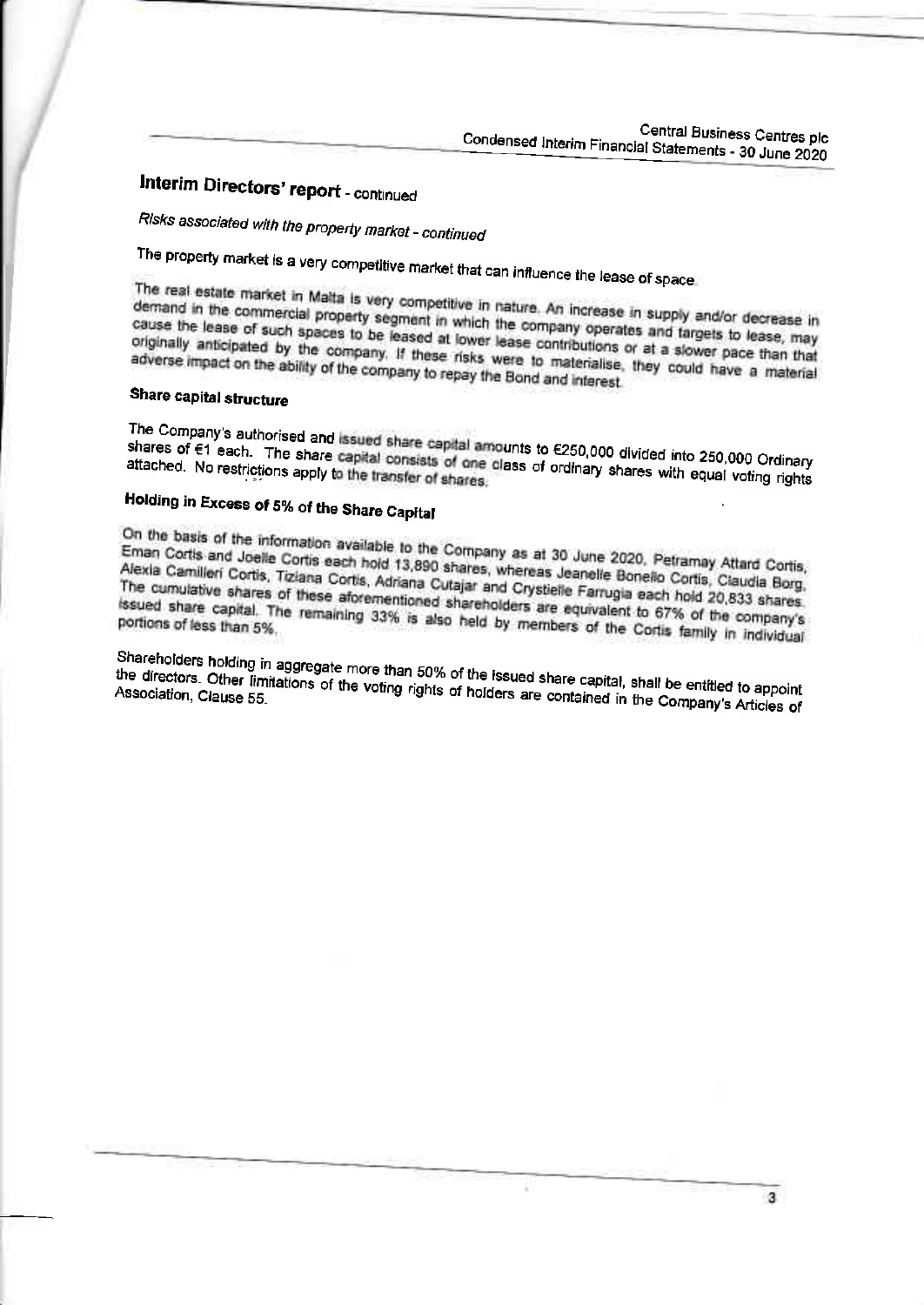Central Business Centres plc Condensed Interim Financial Statements - 30 June 2020

## Interim Directors' report - continued

# **Appointment and Replacement of Directors**

Board members are appointed for one year and are eligible for re-appointment at the Annual General

### **Board Member Powers**

The powers of the Board members are contained in Article 54-69 of the Company's Articles of Association. The Articles of Association grant the Company the power to buy back its own shares in terms of the Maltese Companies Act (Cap. 386).

# **Contracts with Board Members and Employees**

The Company has no contract with any of its Board members that include a severance payment clause. The Company had no employees during the period ended 30 June 2020.

No disclosures are being made pursuant to listing Rules 5.64.4, 5.64.5, 5.64.6, 5.64.7 and 5.64.10 as these are not applicable to the Company.

On behalf of the board

Mr. Joseph Cortis

CEO and Chairman

man

Mr. Alfred Sladden Director

Registered office **Cortis Buildings** Mdina Road Zebbug Malta

21 August 2020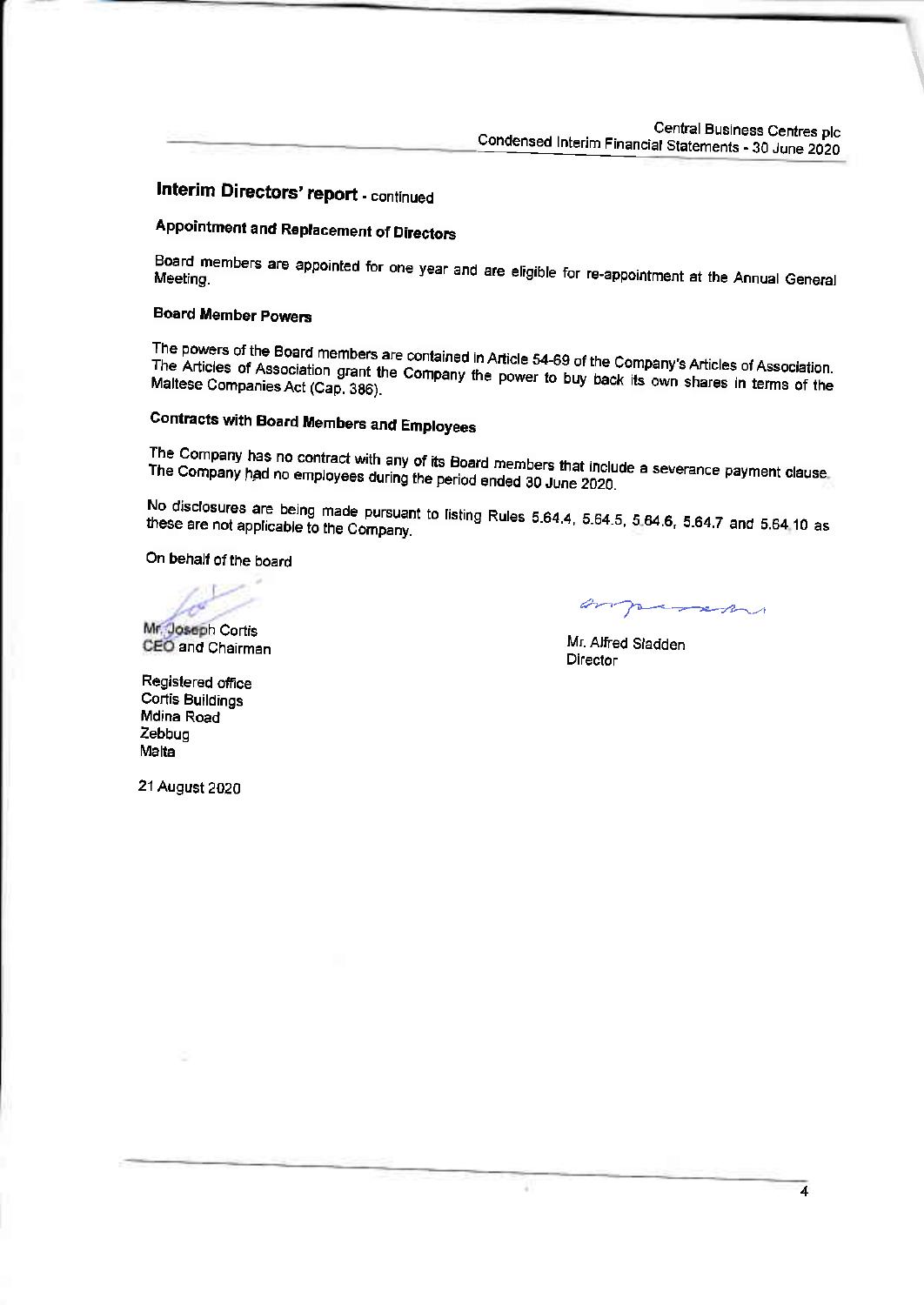### Directors' Statement pursuant to Listing Rule 5.75,3

We hereby confirm that to the best of our knowledge;

- The condensed interim financial statements give a true and fair view of the financial position of the company as at 30 June 2020, and of its financial performance and its cash flows for the six-month period then ended in accordance with International Financial Reporting Standards as adopted by the EU applicable to interim financial reporting (IAS 34, 'Interim Financial Reporting'); and
- The Interim Directors' report includes a fair review of the information required in terms of Listing Rule 5.81.

On behalf of the board

Mr. Joseph Cortis<br>Director

arperato

Mr. Alfred Sladden **Director** 

21 August 2020

T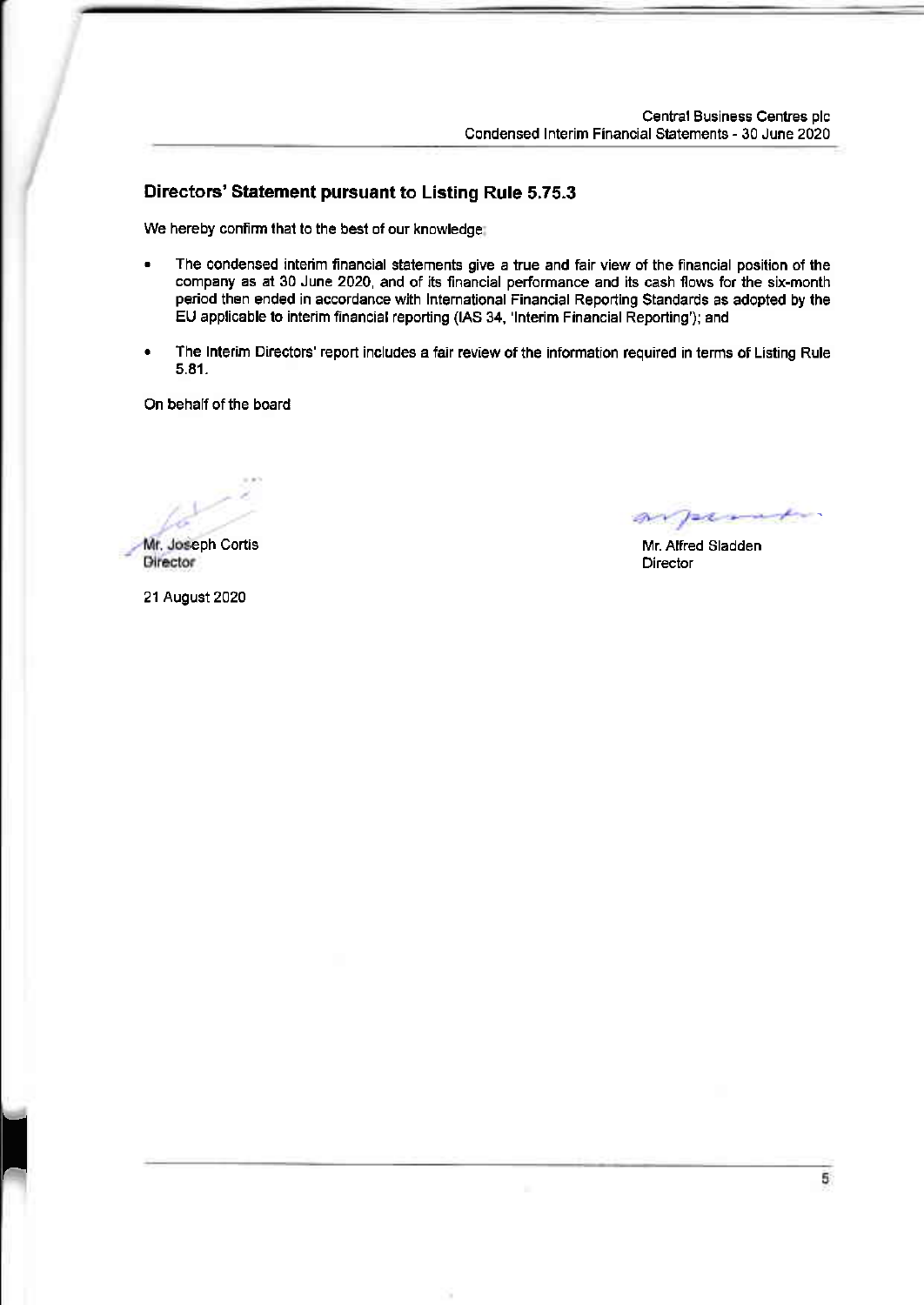### Condensed interim statement of financial position

|                                                                                   | As at<br>30 June<br>2020 | As at<br>31 December<br>2019 |
|-----------------------------------------------------------------------------------|--------------------------|------------------------------|
|                                                                                   | €                        | €                            |
| <b>ASSETS</b><br><b>Non-current assets</b>                                        | (unaudited)              |                              |
| Investment property                                                               | 29,477,749               | 29,316,045                   |
| <b>Current assets</b><br>Trade and other receivables<br>Cash and cash equivalents | 33,030<br>381,225        | 91,263<br>131,653            |
| <b>Total current assets</b>                                                       | 414,255                  | 222,916                      |
| <b>Total assets</b>                                                               | 29,892,004               | 29,538,961                   |
| <b>EQUITY AND LIABILITIES</b><br><b>Capital and reserves</b><br>Share capital     | 250,000                  | 250,000                      |
| Capital reserve                                                                   | 16,100,000               | 16,100,000                   |
| Revaluation reserve                                                               | 596,162                  | 596,162                      |
| <b>Accumulated losses</b>                                                         | (115, 601)               | (393, 467)                   |
| Total equity                                                                      | 16,830,561               | 16,552,695                   |
| <b>Non-current liabilities</b><br>Borrowings<br>Deferred tax liabilities          | 11,843,437<br>738,641    | 11,826,169<br>738,641        |
| Total non-current liabilities                                                     | 12,582,078               | 12,545,035                   |
| <b>Current liabilities</b><br>Trade and other payables<br>Current tax liability   | 479,365                  | 264,508<br>136,948           |
| <b>Total current liabilities</b>                                                  | 479,365                  | 421,456                      |
| <b>Total liabilities</b>                                                          | 13,031,443               | 12,986,266                   |
| <b>Total equity and liabilities</b>                                               | 29,892,004               | 29,538,961                   |

The notes on pages 10 to 13 are an integral part of these financial statements.

The condensed inlerim financial information on pages 6 to 13 were aulhorised for is6ue by the board of directors on 21 August 2020 and were signed on its behalf by:

Mr. Joseph Cortis Director

 $a$ pont

Mr. Alfred Sladden Director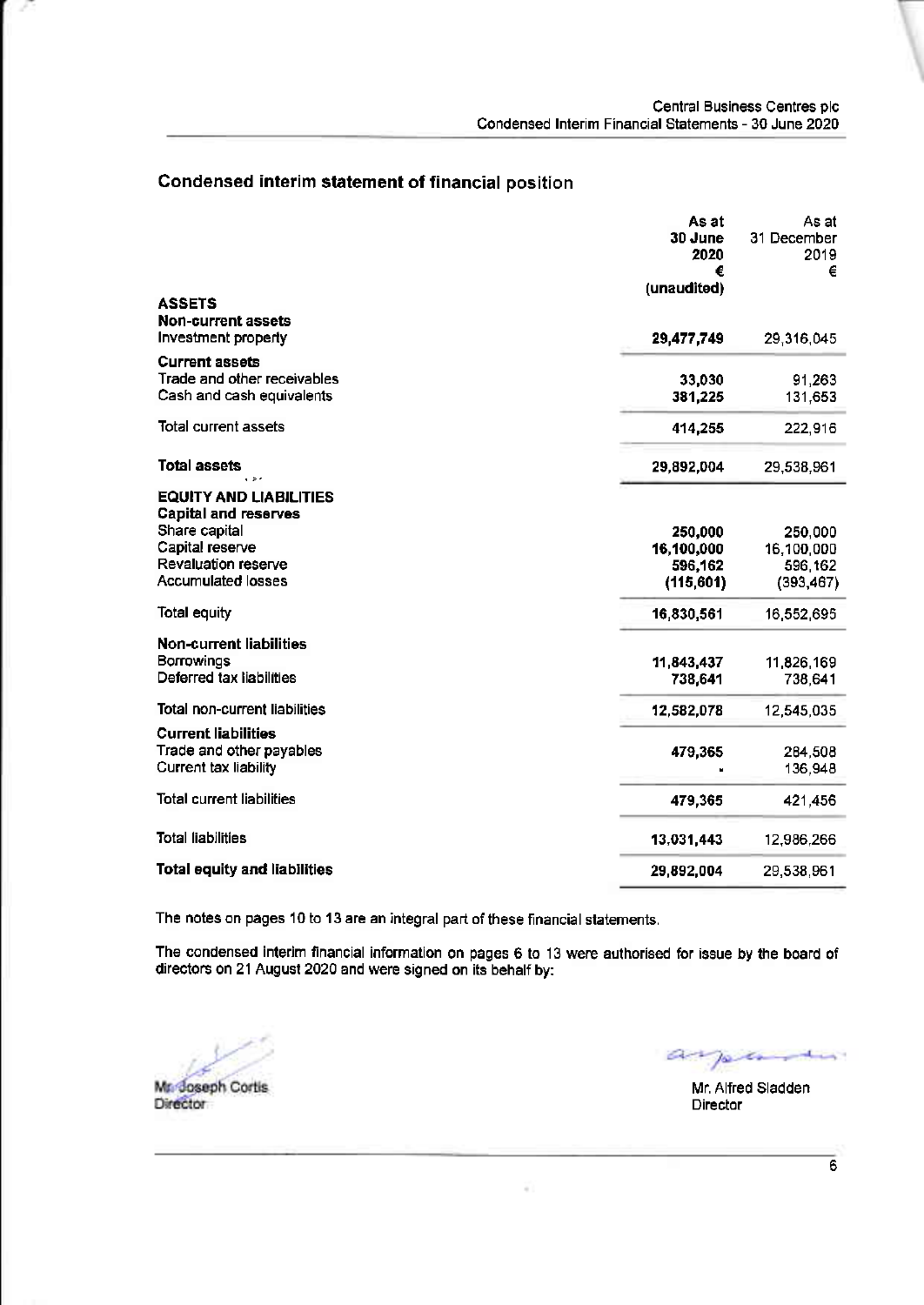### Condensed interim statement of comprehensive income

|                                                      | Period from<br>1 January to | Period from<br>1 January to |
|------------------------------------------------------|-----------------------------|-----------------------------|
|                                                      | 30 June 2020                | 30 June 2019                |
|                                                      | €                           | €                           |
|                                                      | (unaudited)                 | (unaudited)                 |
| Revenue<br>Administrative expenses                   | 512,379<br>(81, 925)        | 591,127<br>(85, 290)        |
| <b>Operating profit</b>                              | 430,454                     | 505,837                     |
| Finance costs                                        | (314, 267)                  | (302, 134)                  |
| Finance costs capitalised within investment property | 161,679                     | 210,750                     |
| Net finance costs expensed                           | (152, 588)                  | (91, 384)                   |
| Profit for the period                                | 277,866                     | 414,453                     |
| Earnings per share                                   | 1.11                        | 166                         |

The notes on pages 10 to 13 are an integral part of these financial statements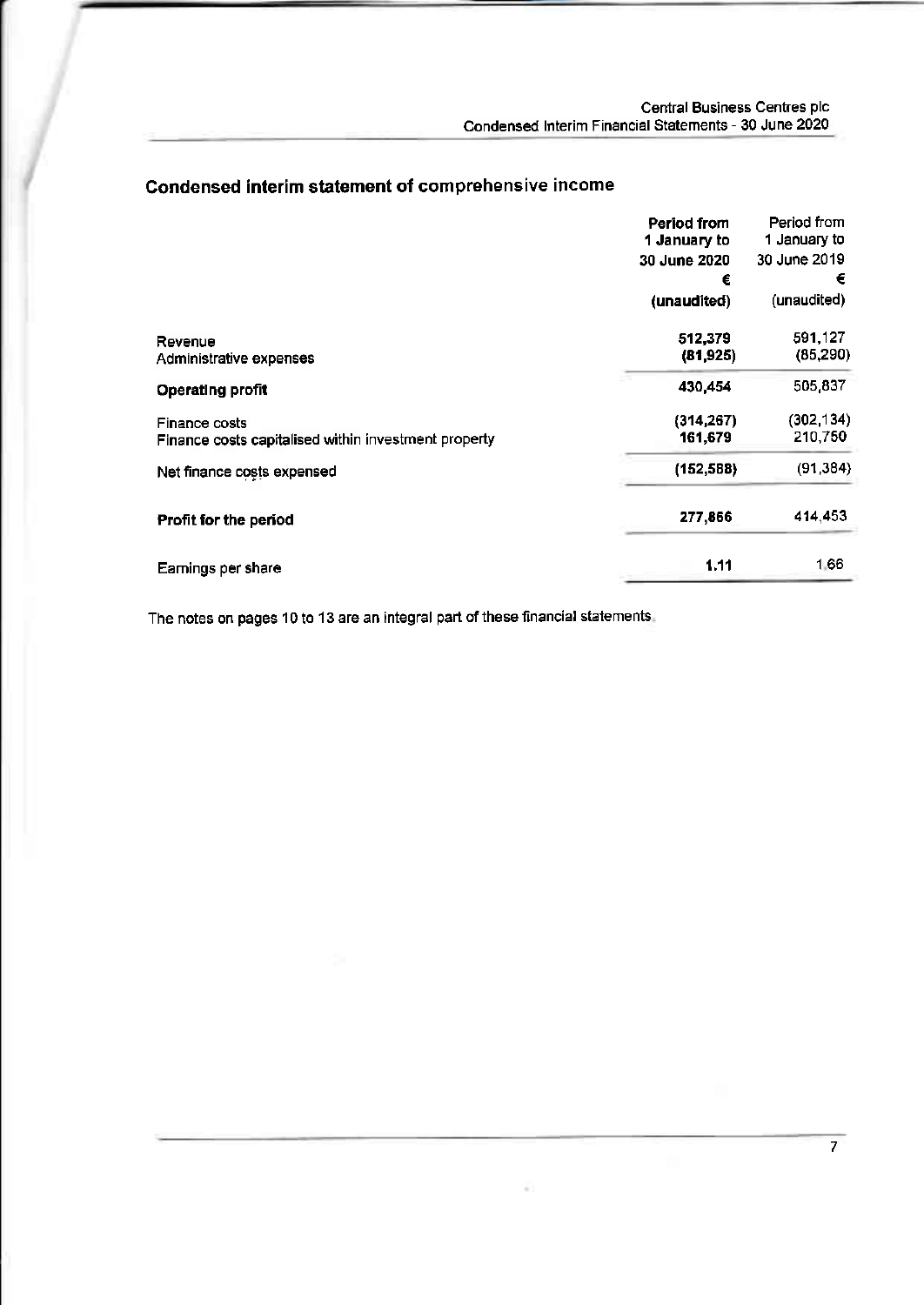## Condensed interim statement of changes in equity

|                                                      | <b>Share</b><br>capital<br>€ | Capital<br>reserve<br>€ | <b>Revaluation</b><br><b>reserve</b><br>€ | <b>Accumulated</b><br><b>losses</b><br>€ | Total<br>€ |
|------------------------------------------------------|------------------------------|-------------------------|-------------------------------------------|------------------------------------------|------------|
| Balance at 1 January 2019                            | 250,000                      | 16,100,000              | 596,162                                   | (888, 643)                               | 16,057,519 |
| <b>Comprehensive income</b><br>Profit for the period |                              |                         |                                           | 414,453                                  | 414.453    |
| Total comprehensive income                           |                              |                         | ۰                                         | 414,453                                  | 414,453    |
| Balance at 30 June 2019                              | 250,000                      | 16,100,000              | 596.162                                   | (474, 190)                               | 16,471,972 |
| Balance at 1 January 2020                            | 250,000                      | 16,100,000              | 596,162                                   | (393, 467)                               | 16,552,695 |
| Comprehensive income<br>Profit for the period        | $\cdots$                     | 1160                    |                                           | 277,866                                  | 277,866    |
| Total comprehensive income                           | ÷                            | ۰.                      |                                           | 277,866                                  | 277,866    |
| Balance at 30 June 2020                              | 250,000                      | 16,100,000              | 596,162                                   | (115,601)                                | 16,830,561 |

The notes on pages 10 to 13 are an integral part of these financial statements.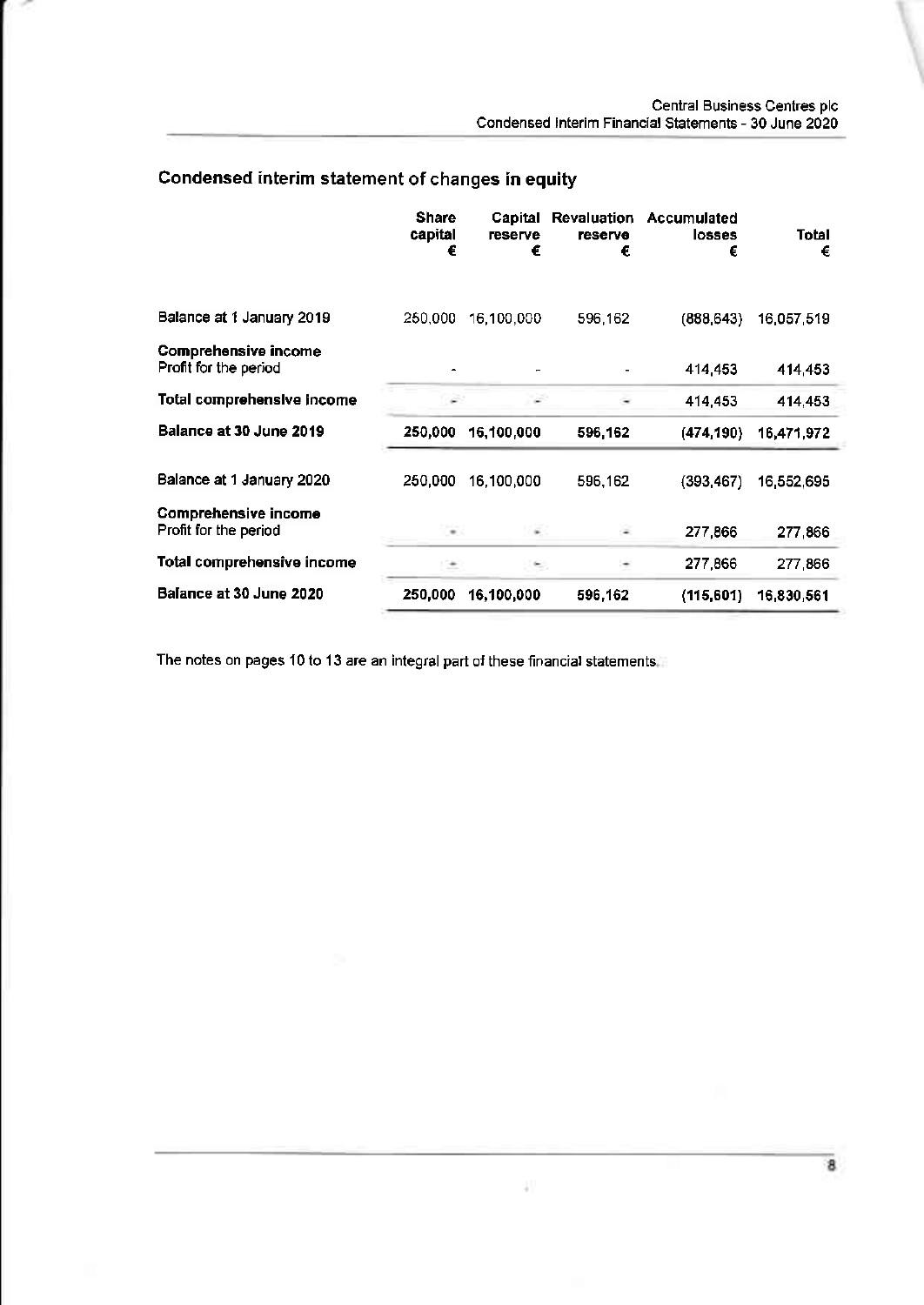### ( Condensed interim statement of cash flows

|                                                                                       | <b>Period from 1</b><br>January to<br><b>30 June 2020</b><br>€<br>(unaudited) | Period from 1<br>January to<br>30 June 2019<br>€<br>(unaudited) |
|---------------------------------------------------------------------------------------|-------------------------------------------------------------------------------|-----------------------------------------------------------------|
| Net cash generated from operating activities<br>Net cash used in investing activities | 411,276<br>(161, 704)                                                         | 537,580<br>(375,095)                                            |
| Net movement in cash and cash equivalents                                             | 249.572                                                                       | 162,485                                                         |
| Cash and cash equivalents at beginning of the period                                  | 131,653                                                                       | 154.953                                                         |
| Cash and cash equivalents at end of the period<br>$-5$                                | 381,225                                                                       | 317,438                                                         |

The notes on pages 10 to 13 are an integral part of these financial statements.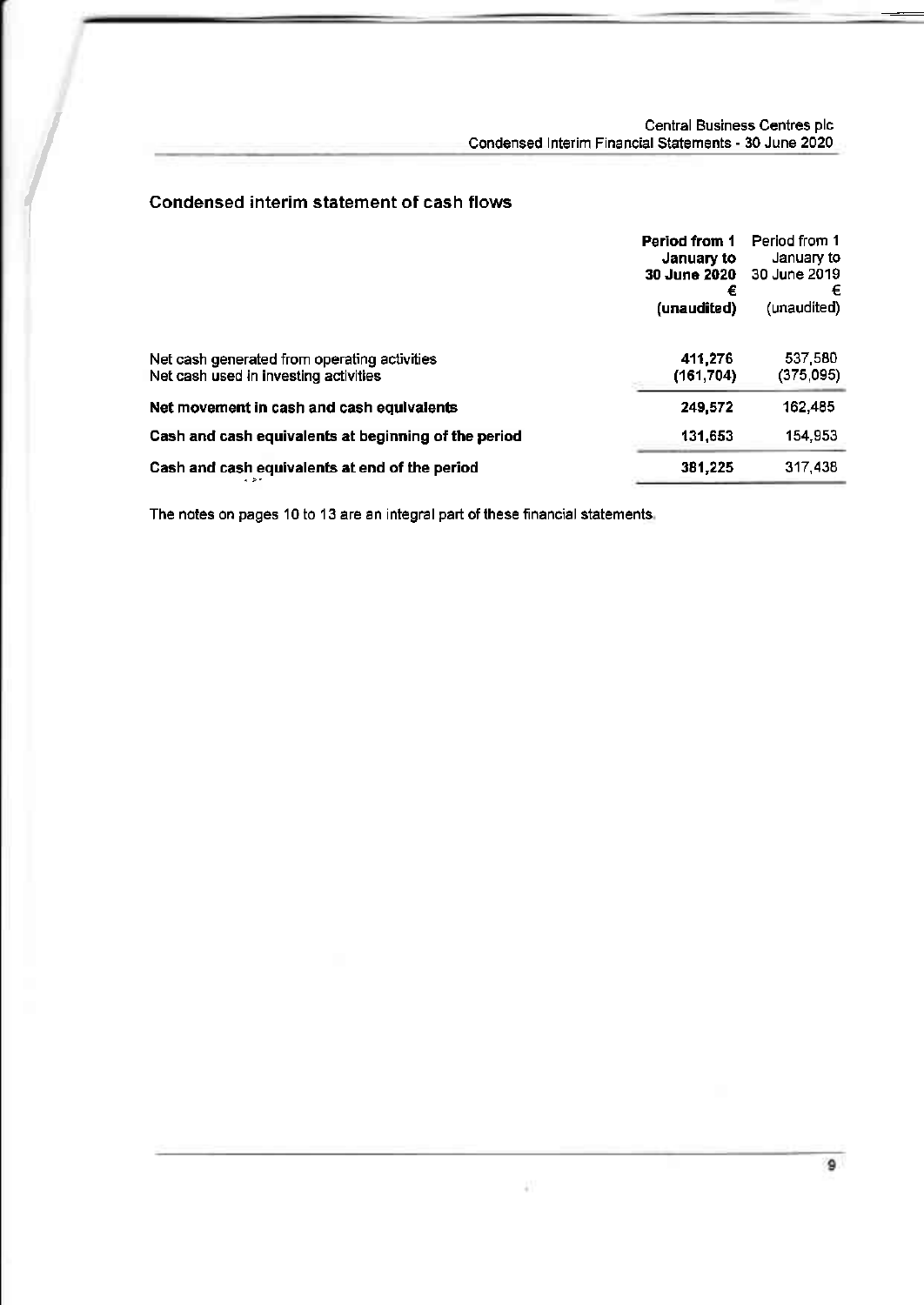### Notes to the condensed interim financial statements

### 1. General information

Central Business Centres p.l.c. is a public limited liability company domiciled and incorporated in Malta with its principal activity being to act as a finance, investment and property-holding company for lease to third parties, in Malta.

The financial statements for the year ended 31 December 2019 are available upon request from the company's registered office at Cortis Buildings, Mdina Road, Zebbug ZBG 4211, Malta

These condensed interim financial statements were approved for issue by the Board of Directors on 21 August 2020. These financial statements have not been audited nor reviewed by the company's independent auditors.

#### $2.$ Basis of preparatlon

The cqrldensed interim fnancial statements for the six months ended 30 June 2O2O have been prepared in accordance with IAS 34 'Interim Financial Reporting'. The interim financial statements should be read in conjunction with the annual financial statements for the year ended 31 December 2019, which have been prepared in accordance with International Financial Reporting Standards as adopted by the EU.

### Assessment of going concern assumption

The directors have a reasonable expectation, at the time of approving the condensed interjm financial statements, that the Company has adequate resources to continue in operational existence for the foreseeable future. For this reason, the directors continue to adopt the going concern basis in the preparation of the condensed inlerim financial stalements.

ln view of the developments pertaining to the COVID-lg pandemic lhat began in early 2020, the directors have prepared budgets and projections to assess the impact that the pandemic may have on the profitability, liquidity and going concern of the Company.

These events have a significant impact on the economy and given that a number of tenants may be in difficult financial circumstances, results expected to be registered during the financial year ending 31 December 2020 may be impacled with materiat adverse implications on the profitability, cash flows and financial position of the company. Based on the outcome of cash flow projections prepared by the Company under a pessimistic scenario, factoring significant stain on rental rates and occupancy, the Directors and senior management consider the going concern assumption in the preparation of the company's financial statements as appropriate as at the date of authorisation for issue of the 2020 interim financial statements. They also believe that no material uncertainty that may cast significant doubt about the company's ability to continue as a going concern exists as at that date.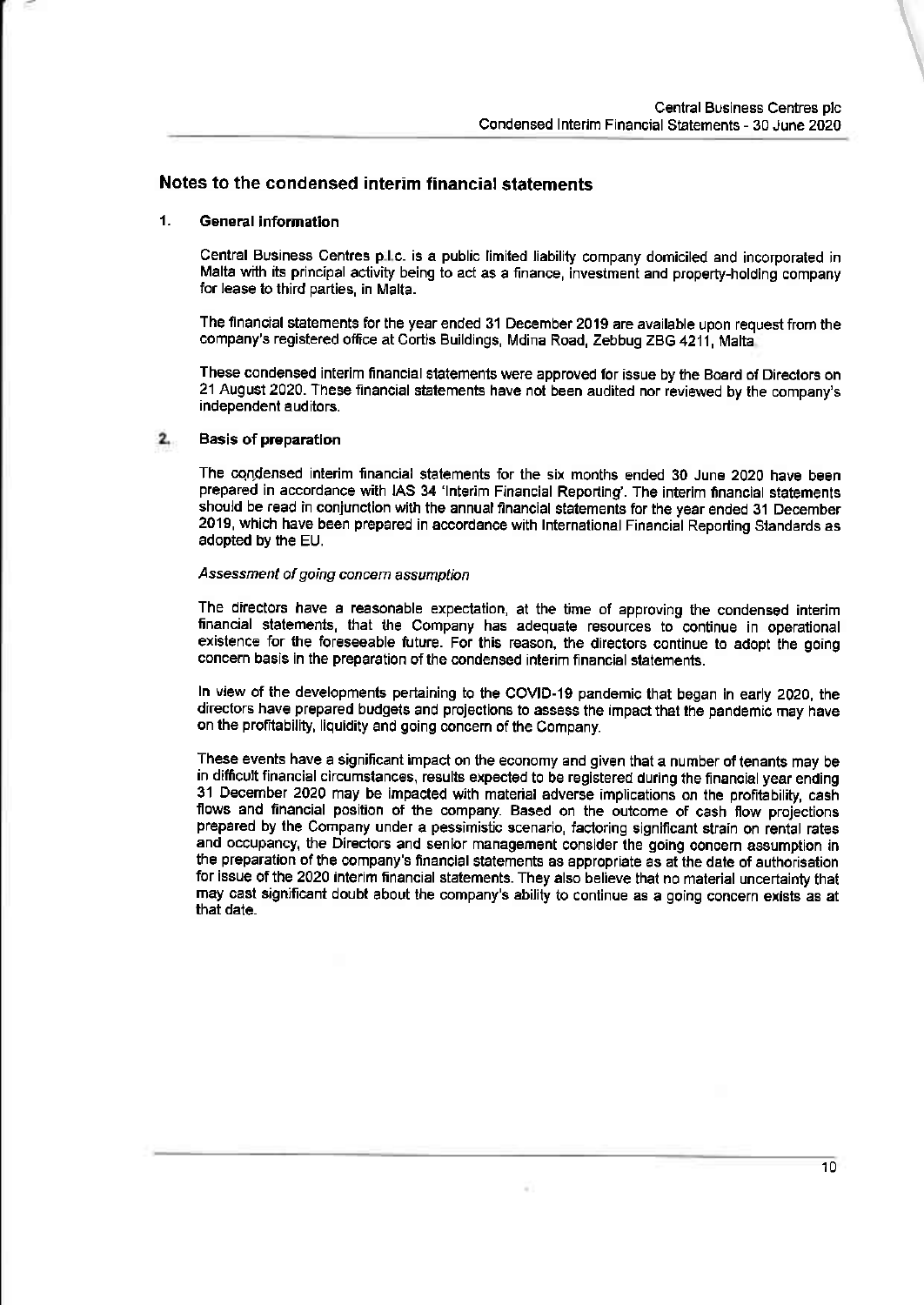# Condensed Interim Financial Statements - 30 June 2020<br>Notes to the condensed interim financial statements

### 3. Summary of significant accounting policies

The accounting policies applied are consistent with those of the annual financial statements for the year ended 31 December 2019, as described in those financial statements.

Standards, interpretations and amendments to published standards effective in 2020

During 2020, the company adopted revised standards, amendments and interpretations to existing standards that are mandatory for the company's accounting period beginning on 1 January 2020.

The adoption of these revisions to the requirements of IFRSs as adopted by the EU did not result in changes to the company's accounting policies

### Standards, interpretations and amendments to published standards that are not yet effective

Certain new standards, amendments and interpretations to existing standards have been published by ihe date of authorisation for issue of these condensed interim financial statements, that are mandatory for the Company's accounting periods beginning after '1 January 2020. The Company has not early adopted these revisions to the requirements of IFRSs as adopted by the EU and the Company's directors are of the opinion that, with the exception of the below pronouncements, there are no requirements that will have a possible signficant impact on the Company's financlal statements in the period of initial application.

### IFRS 18,'Leases'

Under IFRS 16, 'Leases', a contract is, or contains, a lease if the contract conveys the right to control the use of an identified asset for a period of time in exchange for a consideration. IFRS 16 required lessees to recognise a lease liability reflecting future lease payments and a "right-of-use asset" for virtually all lease contracts; an optional exemption is available for certain short-term leases and leases of low'value assets. The standard is effective for annual periods beginning on or after 1 January 2020.

#### 4. Financial risk management

The company's financial risk management objectives and policies are consistent with those disclosed in the financial statements for the year ended 31 December 2019.

### 5. Critical accounting estimates and judgements

Estimates and judgments are continually evaluated and based on historical experience and other faGtors including expectations of future events that are believed to be reasonable under the circumstances.

ln the opinion of the directors, the accounting estimates and judgements made in the course of preparing these financial statements are not difficult, subjective or complex to a degree which would warrant their description as critical in terms of the requirements of IAS 1, except for:

#### Valuation of investment property

The Company reviews the valuation of the investment property on an annual basis ln 2017, management determined the fair value of the investment property by referring to the valuation reports prepared by third party qualified valuers The Company adjusted the book value to its revalued amount and recognised the resultant surplus in the income statement This will be reassessed for the fnancial year ended 31 December 2020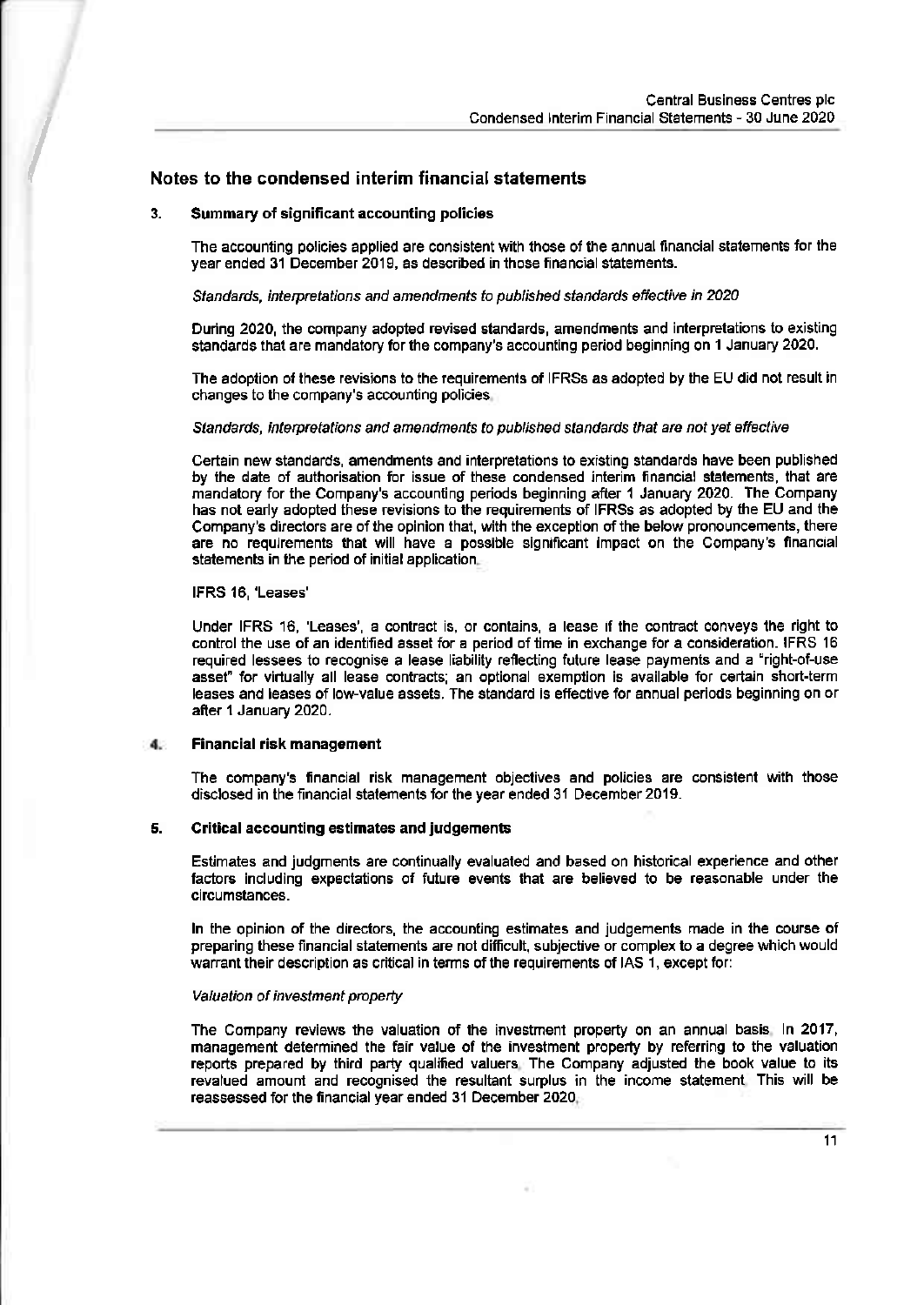### Notes to the condensed interim financial statements

### 5. Segment information

Operating segments are reported in a manner consistent with the intemal reporting provided to the chief operating decision-maker The chief operating decision-maker, who is responsible for allocating resources and assessing performance ofthe operating segments has been identified as the board of directors, responsible for making strategic decisions. The Board of Directors considers the Company to be made up of one segment, that is, raising financial resources from capital markets to finance the capital projects of the Company. All the Company's revenue and expenses are generated in Malta and revenue is mainly eamed from the leasing ofimmovable properly

### 7. Capital commitments

As at 30 June 2020, the Company entered into capital commitments amounting to €11,535 (2019: €135,000).

### 8. Earnings per share

Earnings per share is calculated by dividing the result atlributable to owners of the Company by the weighted average number of ordinary shares in issue during the year.

| 30 June<br>2020<br>€ | 30 June<br>2019<br>€ |
|----------------------|----------------------|
| 1.11                 | 1.66                 |
|                      |                      |

#### Related party transactions 9.

The companies forming part of the SMW Cortis Limited Group are considered by the directors to be related parties as these companies are ultimately owned by the Cortis Family.

The following transactions were carried out with related parties:

|                                                                   | 30 June<br>2020<br>€ | 30 June<br>2019<br>€ |
|-------------------------------------------------------------------|----------------------|----------------------|
| Improvements to investment property                               | (5, 335)             | (68, 132)            |
| Administration and management fees paid<br>Rental income received | (41, 685)            | (29, 253)<br>50.000  |

The transactions with related parties are interest free and repayable on demand.

The CEO was paid fees amounting to  $€10,000$  (2019:  $€15,000$ ) and other directors were paid fees amounting to €4,500 (2019: €6,000)